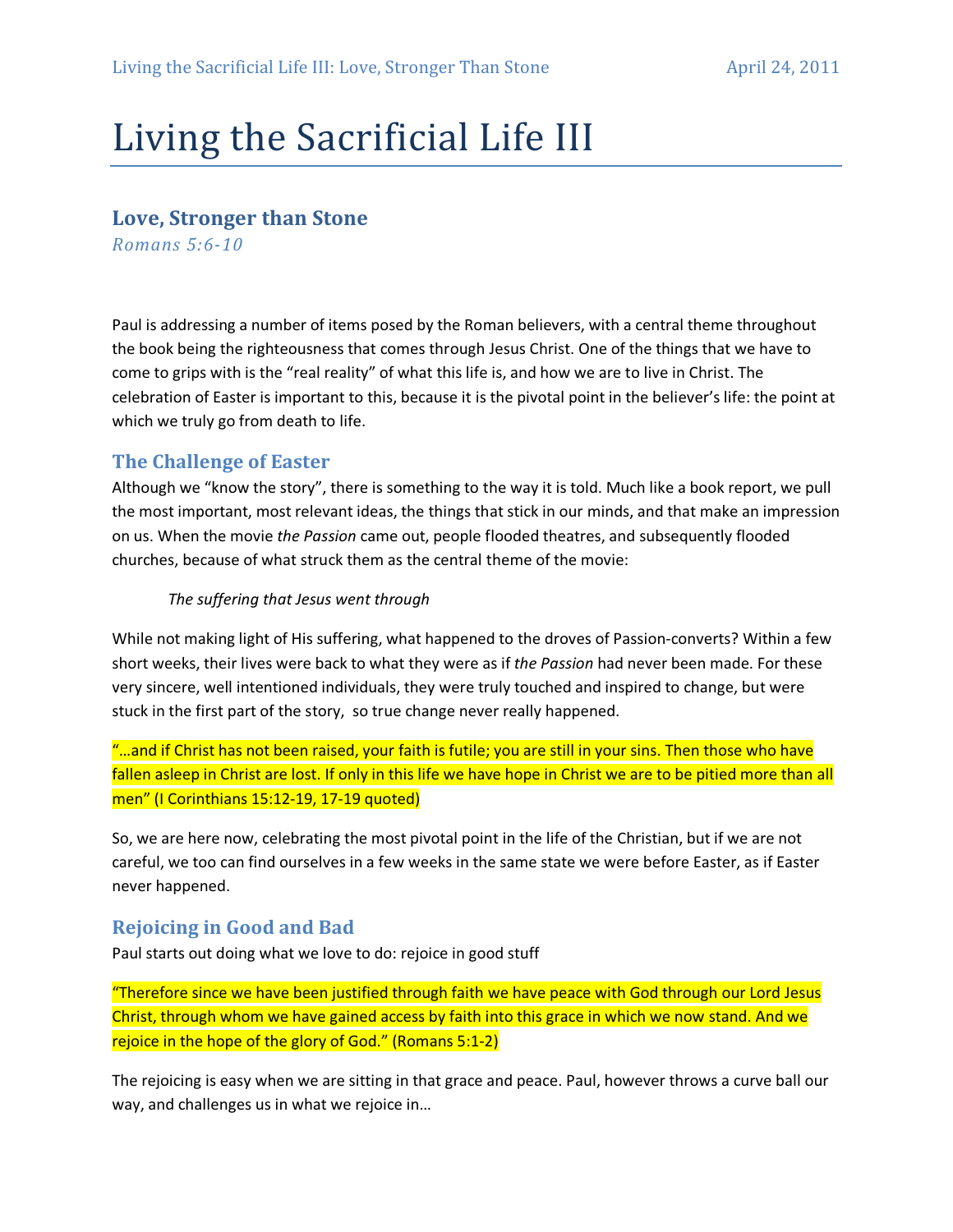#### "Not only so, but we also rejoice in our sufferings…" (Romans 5:3a)

Where does this come from? Is this an attempt to match suffering for suffering – since Jesus suffered, we should live a life of suffering too? Is the life we are supposed to have on this earth one of denial and pain, of "dying daily" for the sake of dying daily, and only receiving reward in heaven? Is that what Jesus died for? And there it is... the key phrase what Jesus died for...

The reason the Passion converts did not continue is because they were stuck in one part of the redemption story. They experienced the inspiration to change because of the sacrifice of Jesus, but not power to live through His life.

Paul did not rejoice in sufferings for sufferings' sake.

"... we also rejoice in our sufferings because we know that suffering produces perseverance; perseverance character; and character hope. And hope does not disappoint us because God has poured out His love into our hearts by the Holy Spirit, whom He has given us" (Romans 5:3-5)

Paul's perspective was that regardless of the things we experienced, good or bad, peace and grace or suffering, nothing could stop the gift and promise of God. Not because Jesus died, but because He rose!

## Easter's One-Two Punch

"The words "it was credited to him" were not written for him alone, for but also for us, to whom God will credit righteousness – for us who believe in Him who raised Jesus our Lord from the dead. He was delivered over to death for our sins and was raised to life for our justification." (Romans 4:23-25)

The story of Easter is powerful not only because Jesus died, but because he was raised. Interesting to see how Paul breaks it down:

- Delivered to death: for our sins
- Raised to life: for our justification

GK, righteousness ( $\delta$ ιΚ $\alpha$ ιοσύνην) and justification ( $\delta$ ιΚ $\alpha$ ί $\omega$ σιν) are from the same root;

Righteousness, "the state of him who is as he ought to be";

Justification, legal term "to acquit" or declare righteous

Jesus' death delivered the "smoking gun", and dealt with sin (the cause of our state), but we were still not "as we ought to be". We needed to be acquitted, and set free, so we could be how we should be. It took the resurrection for this to be accomplished.

## The Seed Springs Life: Regardless

"But God raised Him from the dead, freeing Him from the agony of death, because it was impossible for death to keep its hold on Him" (Acts 2:24)